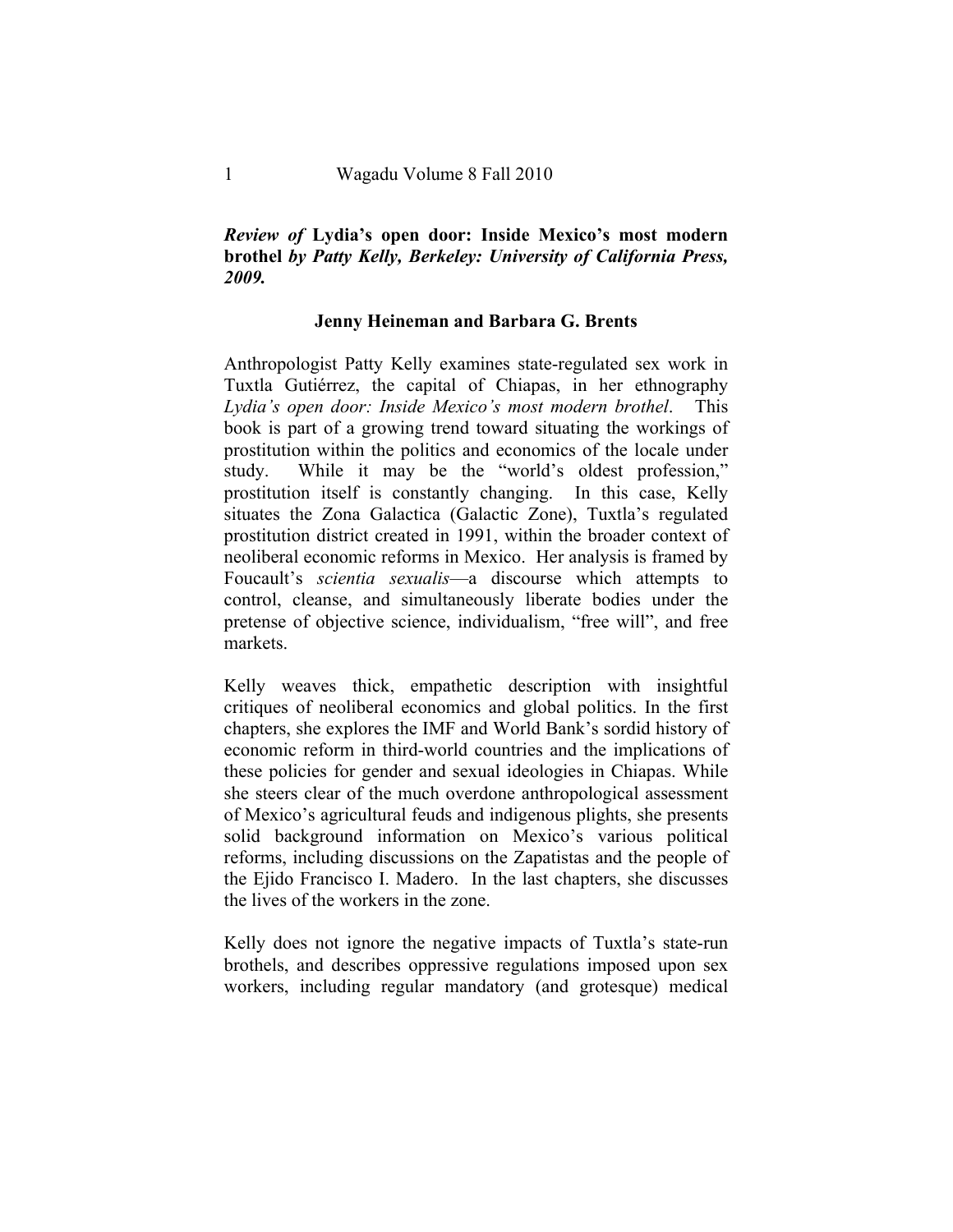examinations. These regulations in the zone are coupled with raids on illegal, "clandestine" prostitutes outside the zone. These efforts to legitimize the zone reflect a "moral double standard that punishes poor women…" (62). Kelly draws heavily on Foucault to emphasize that regulated prostitution is more complicated than dichotomous feminist arguments of oppression/liberation. She explains that the Galactica "is another space, free from dominant norms regarding gender and sexuality, where men and women both learn and experience alternative sexualities, [but] it is also a place where cultural codes are reinforced" (159).

Sex work is transgressive as a commodified public activity, yet reflects the intersections of class with gender and sexual binaries, hierarchies, and norms. In an excellent instance of this, Kelly brilliantly parallels Mexico's land disputes with moral and social hygiene arguments surrounding prostitution in Chiapas. Kelly states that "…discourses [on land and sex work]…are not just about public prostitution and sexually transmitted diseases, or only about class and oppression, but also speak to and reinforce deeply held beliefs about gender and sexuality...[that] reflect the current priorities of the state: order and modernity" (120). Ultimately, the zone is "located at the intersection of elite fears about workingclass sexuality, urban growth, and desires for modernity, order, and hygiene…" (160).

While Kelly supports sex workers' rights, she challenges readers to critically analyze state-run brothels at the micro level and neoliberal economics at the macro level. She leads readers to believe that perhaps a more egalitarian society would support public sex and, more importantly, women's rights to choose when, where, at what price, and with whom they engage in sex. Though Kelly is somewhat repetitive in the concluding chapters, she reiterates that social stigma, as opposed to the work itself, oppresses women because it marginalizes workers who may have little options for employment in an economic system that increasingly feminizes the service sector while simultaneously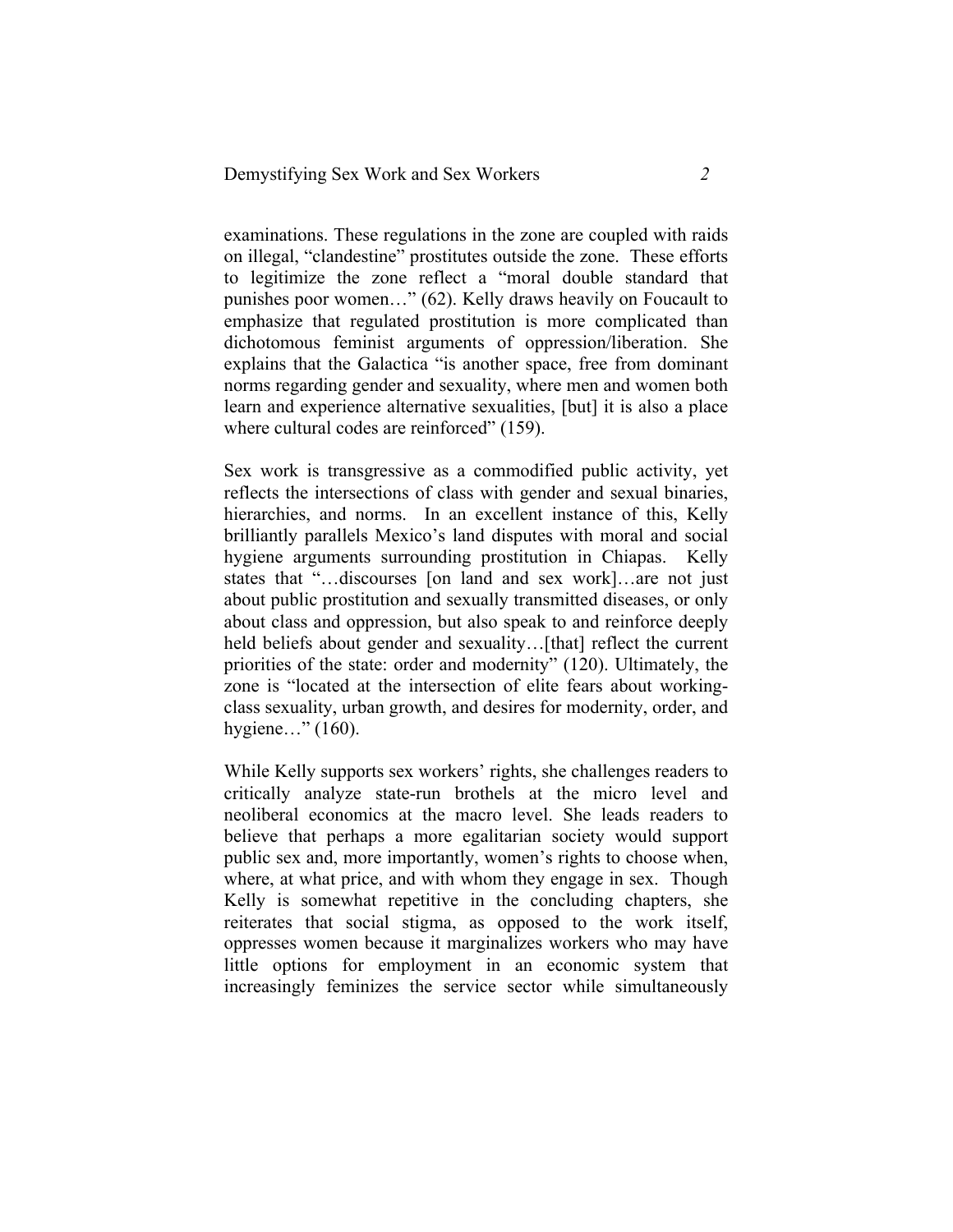creating greater divisions between the rich and poor. Furthermore, she argues that social stigma echoes neoliberal economics by confining prostitution to socially acceptable spaces—spaces on the outskirts of society, away from the prying eyes of more "acceptable" society—while valorizing the consumptive behaviors that sex work provides. "Only the way a worker spends her earnings makes the work morally defensible" (199) and further pits workers against one another by dividing them into sex workers who work *por necesidad* (because of need) and sex workers who work *por gusto* (for pleasure), the latter being greatly stigmatized by workers and lay people alike (162). Kelly shows, though, that this mentality is rooted in gender ideologies that glorify women as mothers and therefore perceive sex work as a means to an end and not an end in itself.

Kelly's work has important implications for understanding neoliberalism's contradictory relationship with sexuality. Increasing regulation of the body was a Fordist project of the modern state, and the kind of zoning and medicalization that the Galactic Zone represents has been carried out in the U.S. and Mexico since the turn of the century, long before neoliberalism's political ascendance. Importantly, she argues, like Harvey, that neoliberalism does not represent deregulation as much as reregulation, a shift of regulation from protection of people to the protection of markets (19). Allowing sex to become a marketable commodity worthy of state protection is neoliberal at its core. Yet the consolidation of tolerance zones, medicalization and regulation of the body seem at odds with the neoliberal project. While the book itself doesn't discuss the implications of this contradiction, it does make clear that the neoliberal project is uneven and contradictory, and may not manifest itself out in the same ways in all spaces.

Kelly's work is an important contribution to feminist discussions of sex work, particularly because she shows that "agency" is tied to larger social and economic structures. Her work brilliantly makes